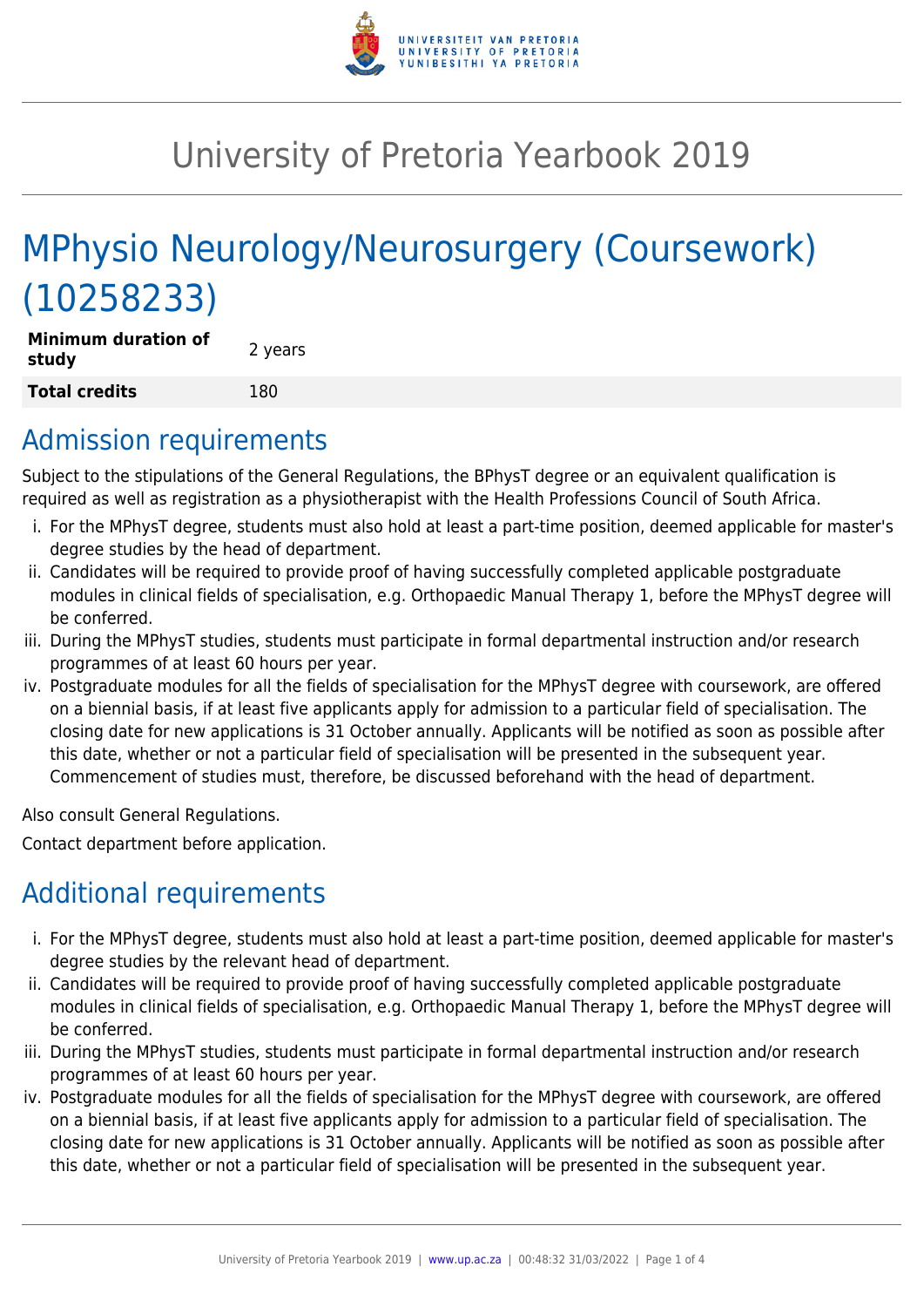

Commencement of studies must, therefore, be discussed beforehand with the relevant head of department.

Also consult General Regulations.

### Other programme-specific information

Candidates who have passed with at least 60% in corresponding modules to those indicated by the department during the four-year BPhysio degree studies or an equivalent degree programme must, in consultation with the relevant head of department, select relevant modules from any faculty of the University of Pretoria, instead of the modules in question to the value of at least 40 credits, provided it can be accommodated in the class and examination timetables.

### Examinations and pass requirements

- i. The examinations in the prerequisite modules will take place prior to or concurrently with that of the major subject as determined by the relevant head of department.
- ii. The examination consists of a written and a clinical as well as an oral component.
- iii. A subminimum of 50% is required in each section of the examination, with a final mark of at least 50% to pass.
- iv. A student will be granted a second opportunity to take part in the examination in the major subject after at least six months have elapsed since the original examination took place.
- v. Students must submit a publication that has been accepted by an accredited journal for publication before the degree will be conferred.
- vi. Candidates who submit certificates of successful completion of modules in the Continued Professional Development programme with a view to admission to the MPhysT with coursework, must pass in an open examination in the module in question in order to retain credits.

#### Pass with distinction

The degree is conferred with distinction on a student who has obtained an average of at least 75% in the major subject and the prerequisite subjects, and at least 60% in all other prescribed modules.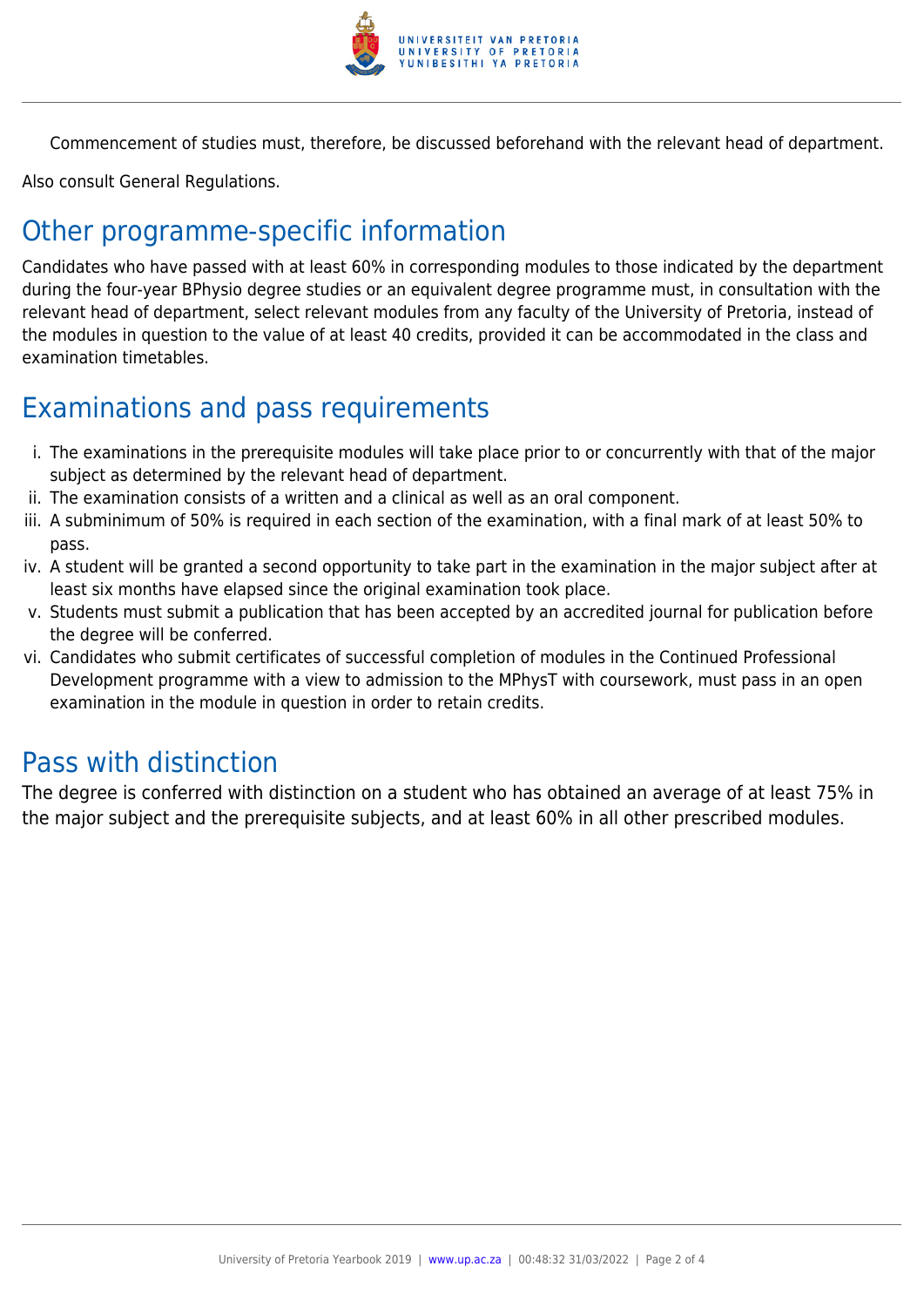

### Curriculum: Year 1

#### **Minimum credits: 180**

#### **Fundamental modules**

[Physiotherapeutic anatomy 802](https://www.up.ac.za/yearbooks/2019/modules/view/FSA 802) (FSA 802) - Credits: 15.00 [Physiology 884](https://www.up.ac.za/yearbooks/2019/modules/view/FSG 884) (FSG 884) - Credits: 15.00 [Physiotherapy 814](https://www.up.ac.za/yearbooks/2019/modules/view/FTB 814) (FTB 814) - Credits: 15.00

#### **Core modules**

[Clinical physiotherapy: Neurology 814](https://www.up.ac.za/yearbooks/2019/modules/view/FTK 814) (FTK 814) - Credits: 40.00